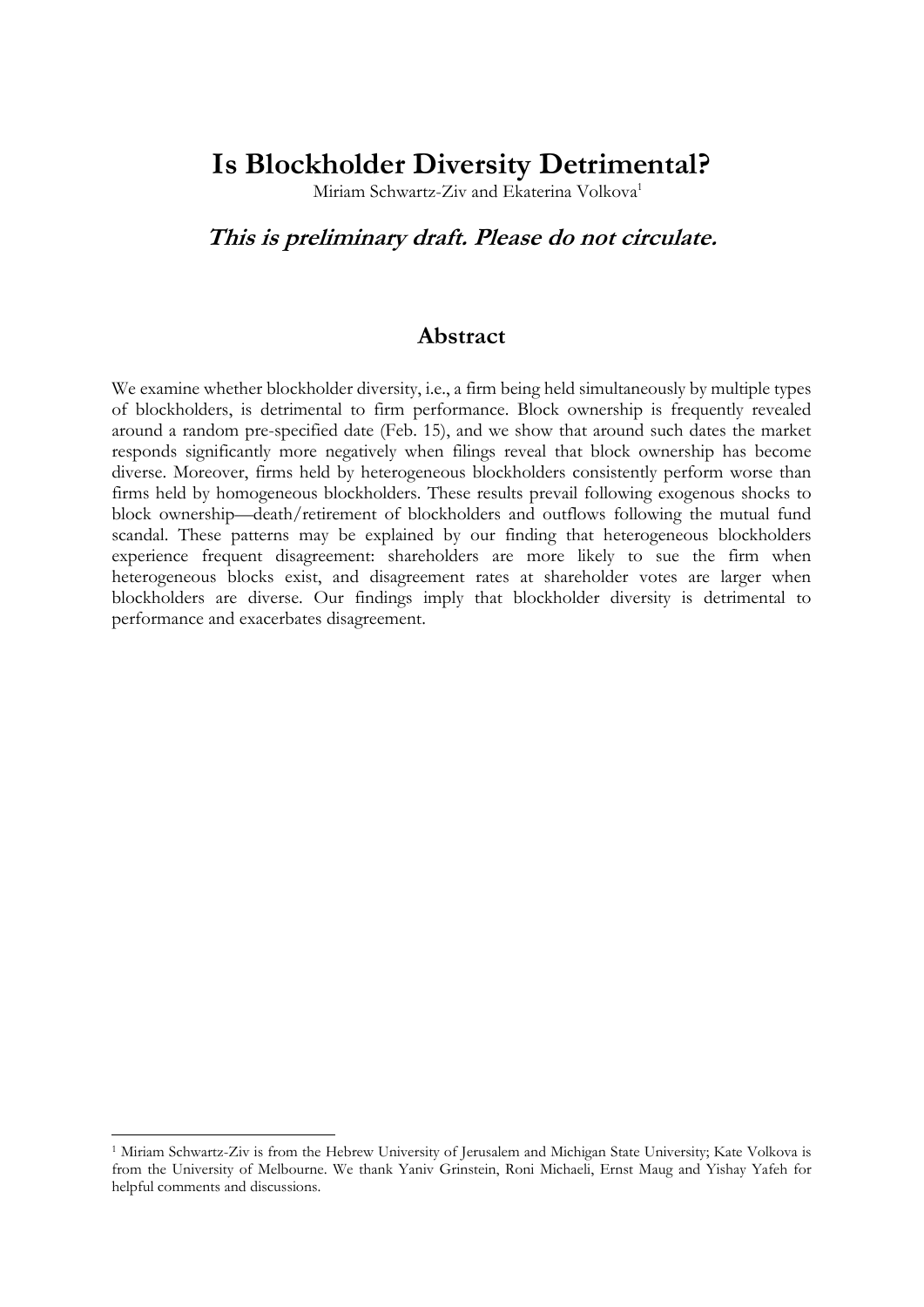## **1. Introduction**

1

Different types of blocks can coexist in a company. <sup>2</sup> The extant literature typically investigates how the presence of any, or one specific type of blockholder, is related to company performance and operations. 3 In addition, recent literature has investigated the impact of multiple common financial blocks.<sup>4</sup> To the best of our knowledge, however, this paper is the first to investigate whether heterogeneous block ownership is detrimental to firm value, and if so, why. 5 Diversity among blockholders can potentially have a two-sided effect on firm value. On the one hand, blockholders' beliefs, expertise, risk preferences, skills, and access to different information might lead to synergies or to cross monitoring (e.g., Dhillon and Rossetto (2015)). On the other hand, each blockholder may try to extract private benefits (e.g., Zwiebel (1995)), and different types of blockholders may have conflicting views and objectives (Holderness and Edmans (2017)), which may lead them to clash and be detrimental to firm performance. We find support for the latter possibility.

To address our question, we manually assemble a unique panel-dataset that covers the universe of the blockholders (i.e., shareholders holding at least 5% of the firm's outstanding shares) of all publicly traded firms in the U.S. during the 1994-2018 period, using more than half-million of 13D and 13G filings (see details in Appendix A). Our data documents that U.S. firms have a diverse blockholder base: More than 80% of the U.S. publicly traded firms are held by at least two blocks, each holding at least 5% of the firm's outstanding shares. We measure block diversity as a function of the number of different types of blockhelders (i.e., passive institutions, active

<sup>2</sup> See Cronqvist and Fahlenbrach (2009), Edmans and Holderness (2017), and Hadlock and Schwartz-Ziv (2019). <sup>3</sup> Admati and Pfleiderer (1994), Kahn and Winton (1998), Shleifer and Vishny (1986) theoretically explore the ability of a single large blockholders to influence the company. Konijn, Kraussl, and Lucas (2011), Laeven and Levine (2008), (2005) empirically investigate how block ownership and block concentratione relate to company value. <sup>4</sup> See for example He and Huang (2017), Azar, Schmalz, and Tecu (2018), Dennis, Gerardi, and Schenone (2018), and Lewellen and Lowry (2018).

<sup>&</sup>lt;sup>5</sup> Perhaps some particularly related papers are Cronqvist and Fahlenbrach (2009) who detect a significant heterogeneity in the impact different types of of blockholders on governance and firm value, and Maury and Pajuste (2005) who show that a relatively equal distribution of votes among large blockholders has a positive effect on firm value.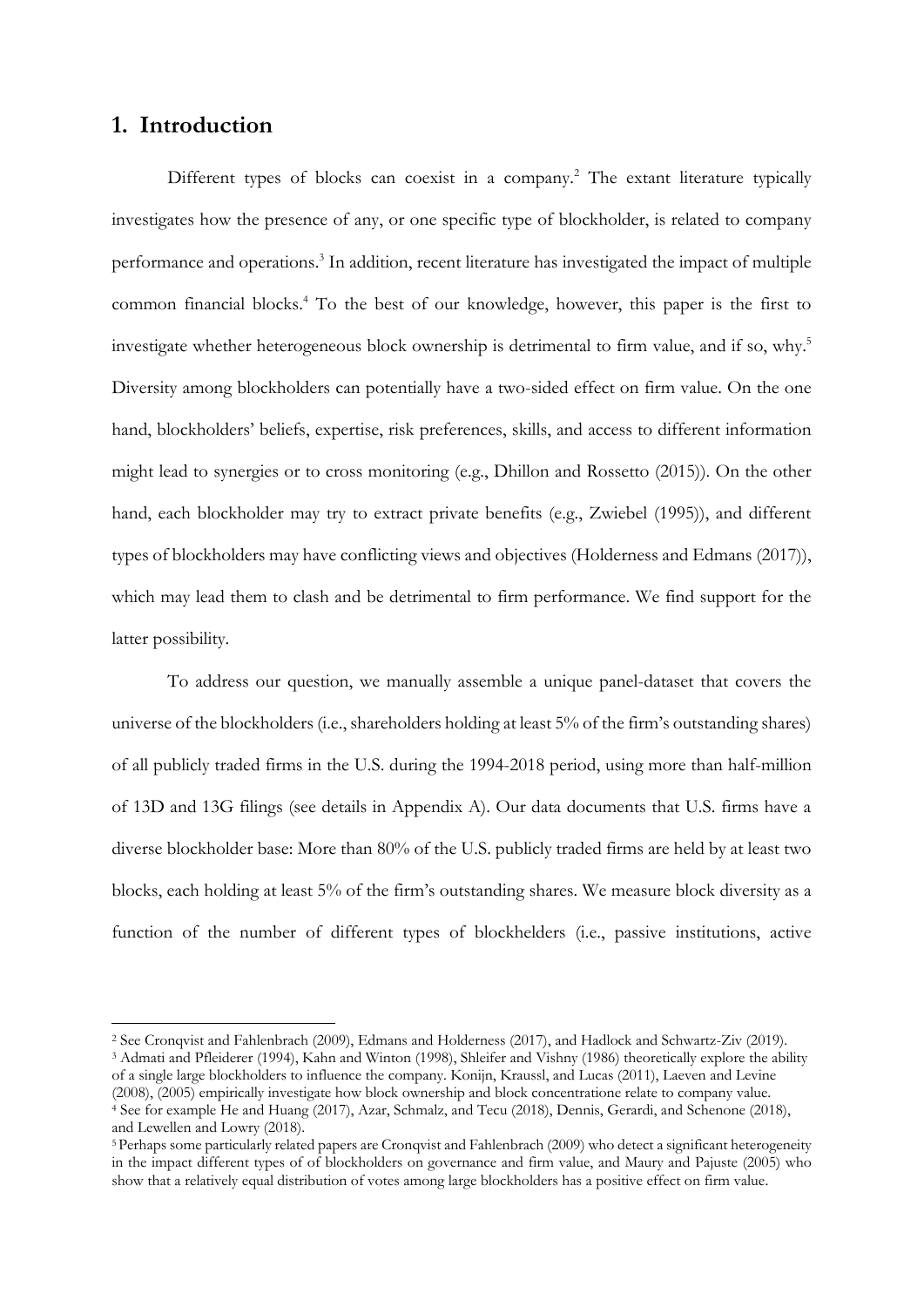institutions, individuals, and all other private blocks). We show that 36% of the firms with multiple blocks are held by at least two different types of blocks.

In our first test aimed at understanding whether block diversity enhances or is detrimental to firm value, we take advantage of the fact that a substantial portion of blockholders purchasing a block (46% of the blocks) disclose the block purchase on a random pre-specified date (approximately around February 15 that follows the purchase of the block). This occurs because blockholders who do not declare themselves as active blockholders (i.e., they file a 13G) are permitted to file the 13G filing disclosing their purchase up to 45 days after the calendar year ends, i.e., Feb 14th. $^6$  We find that the majority of the 13G filings are filed between Feb  $8<sup>th</sup>$ -18<sup>th</sup> (we observe that some of the 13G filings are made immediately after the Feb. 14th deadline). We view these latter filings as filings filed on an exogenously predetermined date.

Our unique setting offers a substantial strength because examining the market response around non-random dates at which blockholders purchase blocks does not allow disentangling whether the market response around the filing date is to the blockholder's entrance, or to some other event which also facilitated the entry of the blockholder. In our analysis, which excludes all blocks that have revealed their position in an earlier filing, the filing date typically occurs months after the date the block actually entered, and thus, we may attribute the observed market response specifically to the entrance of the block. When on a random pre-specified date a block entry is reported, thereby also revealing a new heterogeneous blockownership base, the market responds significantly more positively when compared to block entries filed around the same time that maintain a homogenous blockownership base.

These results suggest that having a diverse blockowernship base is detrimental to performance. To further test this conclusion we conduct several additional tests. First, we create portfolios in which we take a long position on firms that have a diverse blockholder base (i.e., they

1

<sup>6</sup> As specified on the SEC webpage: https://www.sec.gov/divisions/corpfin/guidance/reg13d-interp.htm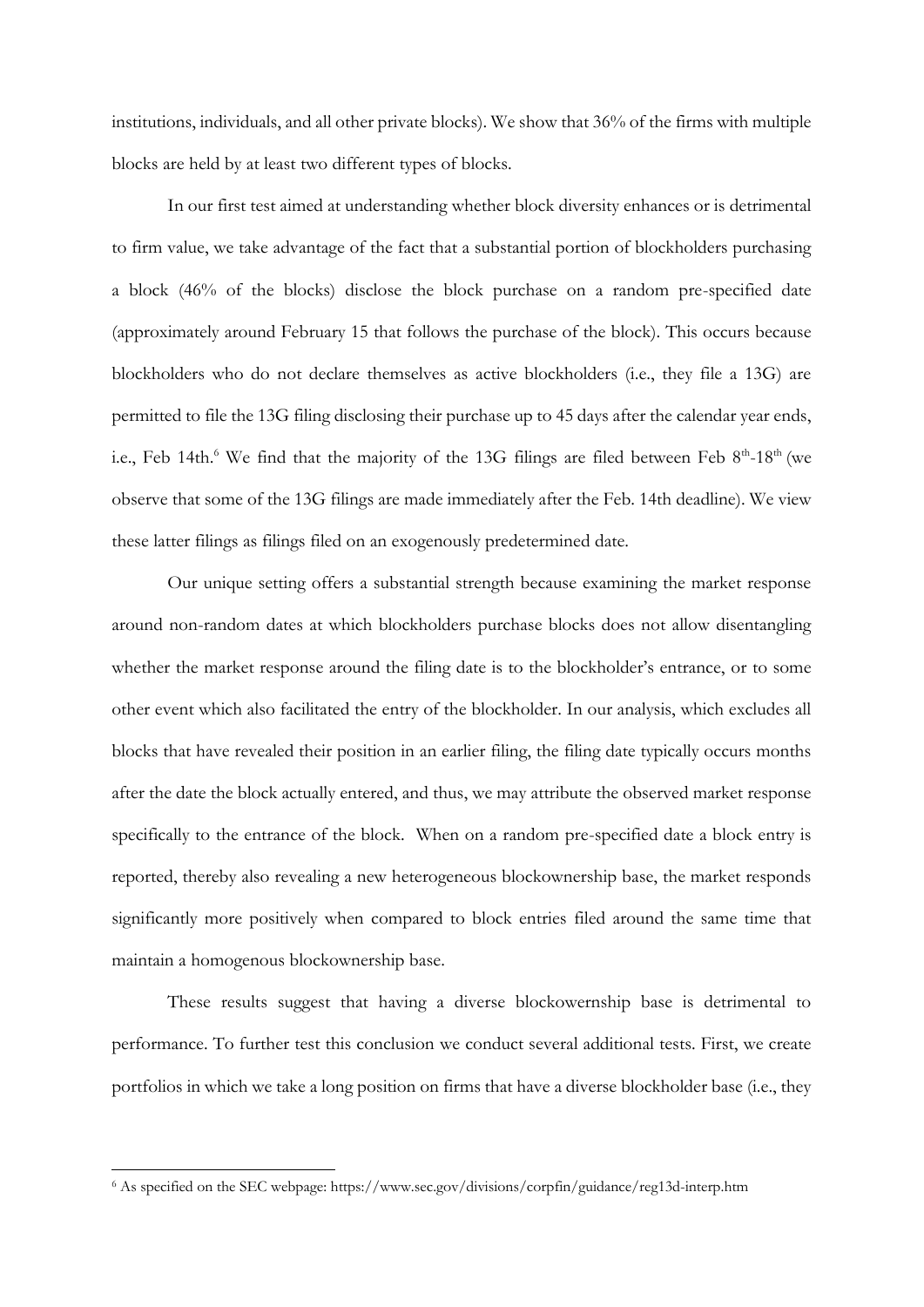are held by at least two different types of blockholders), and a short position on firms that have a homogenous blockholder base (i.e., they are held by at least two blockholders and all blockholders are of the same type). We find that such a portfolio produces an annual return of 2.4%-6.1%. Second, we find that firms that have a heterogeneous blockholder base are expected to have a lower Tobin's Q, ROA, ROE and profit margin relative to firms with a homogenous shareholder base.

To establish a casual effect of diversity on firm performance for the latter test, we conduct two tests. In the first test we define an exogenous block departure as a departure resulting from the death or retirement (i.e., above age 65) of an individual blockholder. We find that when such a departure leads to a decrease in block diversity, it is followed by an increase of Tobin's Q, ROA, and profit margin—which is consistent with our prior findings. In the second test, we define an exogenous block departure as the departure of a blockholder that was one of the 25 institutions accused of illegal trading in the 2003 mutual fund scandal, and the block ceased to exist following the scandal, leading to a decrease in block diversity. We find that following such departures, Tobin's Q and profit margin increase, consistent with our prior findings demonstrating enhanced profitability for firms with a more homogenous blockholder base.

We hypothesize that the channel for block diversity being detrimental to performance is increased conflict emerging when blockholders are heterogeneous. Figure 1 demonstrates this hypothesis. Figure 1 portrays a picture based on a Russian tale written by Ivan Krylovin (1814) demonstrating how a swan, a fish and a lobster all try to move together a wagon. Because each animal pulls/ pushes the wagon in a different direction (air, sea, and ground, respectively) they are not able to move the wagon. Similarly in our context, we hypothesize that different types of blockholders will have different visions, views and opinions on where and how the company should proceed, and thus conflict is more likely to arise when the blockholder base is diverse.

Indeed, we find evidence for this hypothesis. We assemble a unique dataset which focuses on lawsuits by shareholders, and find that shareholders are more likely to sue the firm when the